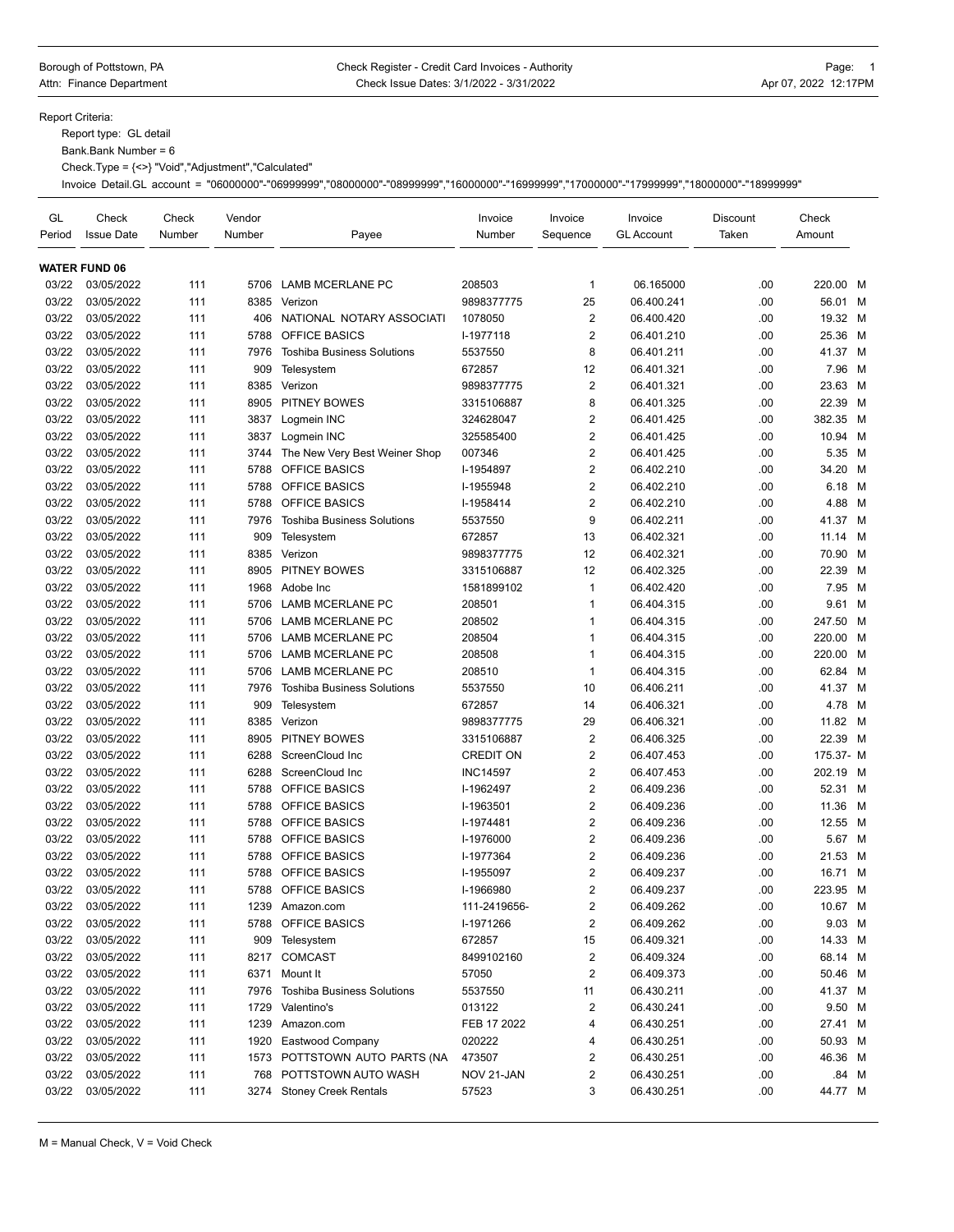## Borough of Pottstown, PA **Check Register - Credit Card Invoices - Authority Check Register - Credit Card Invoices - Authority**

Attn: Finance Department **Check Issue Dates: 3/1/2022 - 3/31/2022** Apr 07, 2022 12:17PM

| GL<br>Period | Check<br><b>Issue Date</b>     | Check<br>Number | Vendor<br>Number | Payee                           | Invoice<br>Number | Invoice<br>Sequence | Invoice<br><b>GL Account</b> | <b>Discount</b><br>Taken | Check<br>Amount |   |
|--------------|--------------------------------|-----------------|------------------|---------------------------------|-------------------|---------------------|------------------------------|--------------------------|-----------------|---|
| 03/22        | 03/05/2022                     | 111             | 909              |                                 | 672857            | 16                  | 06.430.321                   | .00                      | 15.92 M         |   |
| 03/22        | 03/05/2022                     | 111             | 8385             | Telesystem<br>Verizon           | 9898377775        | 6                   | 06.430.321                   | .00                      | 65.56 M         |   |
| 03/22        | 03/05/2022                     | 111             | 6748             | <b>EAGLE WIRELESS COMMUNICA</b> | INV-007355        | $\overline{4}$      | 06.430.324                   | .00                      | 70.69 M         |   |
| 03/22        | 03/05/2022                     | 111             | 8905             | <b>PITNEY BOWES</b>             | 3315106887        | 17                  | 06.430.325                   | .00                      | 22.39 M         |   |
| 03/22        | 03/05/2022                     | 111             | 1239             | Amazon.com                      | 020322            | $\overline{2}$      | 06.430.373                   | .00                      | 55.99 M         |   |
| 03/22        | 03/05/2022                     | 111             | 6448             | <b>JB Supply</b>                | 7924              | $\overline{2}$      | 06.430.373                   | .00                      | 28.47           | M |
| 03/22        | 03/05/2022                     | 111             | 44               | Nelson Consulting, Mike         | 1205-9958         | $\mathbf{1}$        | 06.430.425                   | .00                      | 290.00 M        |   |
| 03/22        | 03/05/2022                     | 111             | 44               | Nelson Consulting, Mike         | 1768-4915         | $\mathbf{1}$        | 06.430.461                   | .00                      | 175.00 M        |   |
| 03/22        | 03/05/2022                     | 111             | 3118             | STAPLES CREDIT PLAN             | 020322            | $\mathbf{1}$        | 06.448.210                   | .00                      | 159.55 M        |   |
| 03/22        | 03/05/2022                     | 111             | 3118             | <b>STAPLES CREDIT PLAN</b>      | 021622            | $\mathbf{1}$        | 06.448.210                   | .00                      | 105.84          | M |
| 03/22        | 03/05/2022                     | 111             | 1290             | <b>FISHER SCIENTIFIC CO</b>     | 8828140           | $\mathbf{1}$        | 06.448.225                   | .00                      | 575.14          | M |
| 03/22        | 03/05/2022                     | 111             | 2225             | REIDER ASSOCIATES INC, MJ       | 21L2412           | $\mathbf{1}$        | 06.448.225                   | .00                      | 1,268.82 M      |   |
| 03/22        | 03/05/2022                     | 111             | 2225             | REIDER ASSOCIATES INC, MJ       | 22A0572           | $\mathbf{1}$        | 06.448.225                   | .00                      | 90.00 M         |   |
| 03/22        | 03/05/2022                     | 111             | 2225             | REIDER ASSOCIATES INC, MJ       | 22A1229           | $\mathbf{1}$        | 06.448.225                   | .00                      | 45.00 M         |   |
| 03/22        | 03/05/2022                     | 111             | 2225             | REIDER ASSOCIATES INC, MJ       | 22A1803           | $\mathbf{1}$        | 06.448.225                   | .00                      | 90.00 M         |   |
| 03/22        | 03/05/2022                     | 111             | 188              | <b>USA BLUEBOOK</b>             | 877567            | $\overline{1}$      | 06.448.241                   | .00                      | 870.00 M        |   |
| 03/22        | 03/05/2022                     | 111             | 188              | <b>USA BLUEBOOK</b>             | 880545            | $\mathbf{1}$        | 06.448.241                   | .00                      | 1,216.90        | M |
| 03/22        | 03/05/2022                     | 111             | 2734             | <b>GRAINGER</b>                 | 9176215508        | $\mathbf{1}$        | 06.448.260                   | .00                      | 26.55 M         |   |
| 03/22        | 03/05/2022                     | 111             | 909              | Telesystem                      | 672857            | 17                  | 06.448.321                   | .00                      | 79.94 M         |   |
| 03/22        | 03/05/2022                     | 111             | 8385             | Verizon                         | 9898377775        | 19                  | 06.448.321                   | .00                      | 134.48 M        |   |
| 03/22        | 03/05/2022                     | 111             | 8385             | Verizon                         | 9898377775        | 22                  | 06.448.321                   | .00                      | 23.60 M         |   |
| 03/22        | 03/05/2022                     | 111             | 8217             | <b>COMCAST</b>                  | 139351386         | $\mathbf{1}$        | 06.448.324                   | .00                      | 59.95 M         |   |
| 03/22        | 03/05/2022                     | 111             | 6748             | <b>EAGLE WIRELESS COMMUNICA</b> | INV-007355        | 9                   | 06.448.324                   | .00                      | 45.90 M         |   |
| 03/22        | 03/05/2022                     | 111             | 9011             | UPS STORE-#4880                 | 021422            | $\mathbf{1}$        | 06.448.325                   | .00                      | 27.57 M         |   |
| 03/22        | 03/05/2022                     | 111             | 3278             | <b>Petro Home Services</b>      | 563649            | $\mathbf{1}$        | 06.448.362                   | .00                      | 1,515.33 M      |   |
| 03/22        | 03/05/2022                     | 111             | 3278             | <b>Petro Home Services</b>      | 577658            | $\mathbf{1}$        | 06.448.362                   | .00                      | 2,506.12 M      |   |
| 03/22        | 03/05/2022                     | 111             | 1391             | Suburban Propane-2755           | 581072            | $\mathbf{1}$        | 06.448.362                   | .00                      | 584.90 M        |   |
| 03/22        | 03/05/2022                     | 111             | 5449             | LOWES HOME IMPROVEMENT          | 7593108           | $\mathbf{1}$        | 06.448.373                   | .00                      | 323.13 M        |   |
| 03/22        | 03/05/2022                     | 111             | 3206             | MCMASTER CARR SUPPLY CO         | 72396888          | $\mathbf{1}$        | 06.448.374                   | .00                      | 559.44 M        |   |
| 03/22        | 03/05/2022                     | 111             | 3206             | MCMASTER CARR SUPPLY CO         | 72548047          | $\mathbf{1}$        | 06.448.374                   | .00                      | 620.74 M        |   |
| 03/22        | 03/05/2022                     | 111             | 3206             | MCMASTER CARR SUPPLY CO         | 72810163          | $\mathbf{1}$        | 06.448.374                   | .00                      | 36.93 M         |   |
| 03/22        | 03/05/2022                     | 111             | 3206             | MCMASTER CARR SUPPLY CO         | 73205982          | $\mathbf{1}$        | 06.448.374                   | .00                      | 68.00 M         |   |
| 03/22        | 03/05/2022                     | 111             | 3206             | MCMASTER CARR SUPPLY CO         | 73218060          | $\mathbf{1}$        | 06.448.374                   | .00                      | 62.83 M         |   |
| 03/22        | 03/05/2022                     | 111             | 3082             | <b>MSC Industrial Direct</b>    | 33597974          | $\mathbf{1}$        | 06.448.374                   | .00                      | 277.80 M        |   |
| 03/22        | 03/05/2022                     | 111             | 3476             | UpKeep                          | INV0003303        | $\overline{2}$      | 06.448.420                   | .00                      | 1,041.98        | M |
| 03/22        | 03/05/2022                     | 111             | 1239             | Amazon.com                      | FEB 17 2022       | $\overline{2}$      | 06.449.251                   | .00                      | 195.78          | M |
| 03/22        | 03/05/2022                     | 111             | 1920             | Eastwood Company                | 020222            | $\mathbf{1}$        | 06.449.251                   | .00                      | 50.00 M         |   |
| 03/22        | 03/05/2022                     | 111             | 8544             | PLASTERER EQUIPMENT CO IN       | 095572            | $\mathbf{1}$        | 06.449.251                   | .00                      | 492.12 M        |   |
| 03/22        | 03/05/2022                     | 111             |                  | 8544 PLASTERER EQUIPMENT CO IN  | 095598            | 1                   | 06.449.251                   | .00                      | 591.31 M        |   |
| 03/22        | 03/05/2022                     | 111             |                  | 1573 POTTSTOWN AUTO PARTS (NA   | 467268            | $\mathbf 1$         | 06.449.251                   | .00                      | 35.55 M         |   |
| 03/22        | 03/05/2022                     | 111             | 1573             | POTTSTOWN AUTO PARTS (NA        | 473507            | 5                   | 06.449.251                   | .00                      | 83.94 M         |   |
| 03/22        | 03/05/2022                     | 111             | 1573             | POTTSTOWN AUTO PARTS (NA        | 474496            | 1                   | 06.449.251                   | .00                      | 332.62 M        |   |
| 03/22        | 03/05/2022                     | 111             | 1573             | POTTSTOWN AUTO PARTS (NA        | 474507            | 1                   | 06.449.251                   | .00                      | 238.08 M        |   |
| 03/22        | 03/05/2022                     | 111             | 4908             | Little, Robert E                | 01-896702         | 1                   | 06.449.260                   | .00                      | 118.48 M        |   |
| 03/22        | 03/05/2022                     | 111             |                  | 3274 Stoney Creek Rentals       | 57523             | 1                   | 06.449.260                   | .00                      | 355.98 M        |   |
| 03/22        | 03/05/2022                     | 111             | 8385             | Verizon                         | 9898377775        | 10                  | 06.449.321                   | .00                      | 122.22 M        |   |
| 03/22        | 03/05/2022                     | 111             | 6748             | <b>EAGLE WIRELESS COMMUNICA</b> | INV-007355        | 8                   | 06.449.324                   | .00                      | 229.50 M        |   |
| 03/22        | 03/05/2022                     | 111             | 1554             | PECO ENERGY CO                  | 25770-35068       | 1                   | 06.449.368                   | .00                      | 26.15 M         |   |
| 03/22        | 03/05/2022                     | 111             |                  | 1939 PA ONE CALL SYSTEM         | 0000935487        | 1                   | 06.449.375                   | .00                      | 268.92 M        |   |
|              |                                |                 |                  |                                 |                   |                     |                              |                          |                 |   |
|              | Total WATER FUND 06:           |                 |                  |                                 |                   |                     |                              | .00                      | 18,879.82       |   |
|              | <b>SEWER OPERATING FUND 08</b> |                 |                  |                                 |                   |                     |                              |                          |                 |   |
| 03/22        | 03/05/2022                     | 111             |                  | 8385 Verizon                    | 9898377775        | 26                  | 08.400.241                   | .00                      | 56.01 M         |   |
| 03/22        | 03/05/2022                     | 111             | 406              | NATIONAL NOTARY ASSOCIATI       | 1078050           | 3                   | 08.400.420                   | .00                      | 19.32 M         |   |
| 03/22        | 03/05/2022                     | 111             |                  | 5788 OFFICE BASICS              | I-1977118         | 3                   | 08.401.210                   | .00                      | 25.36 M         |   |

M = Manual Check, V = Void Check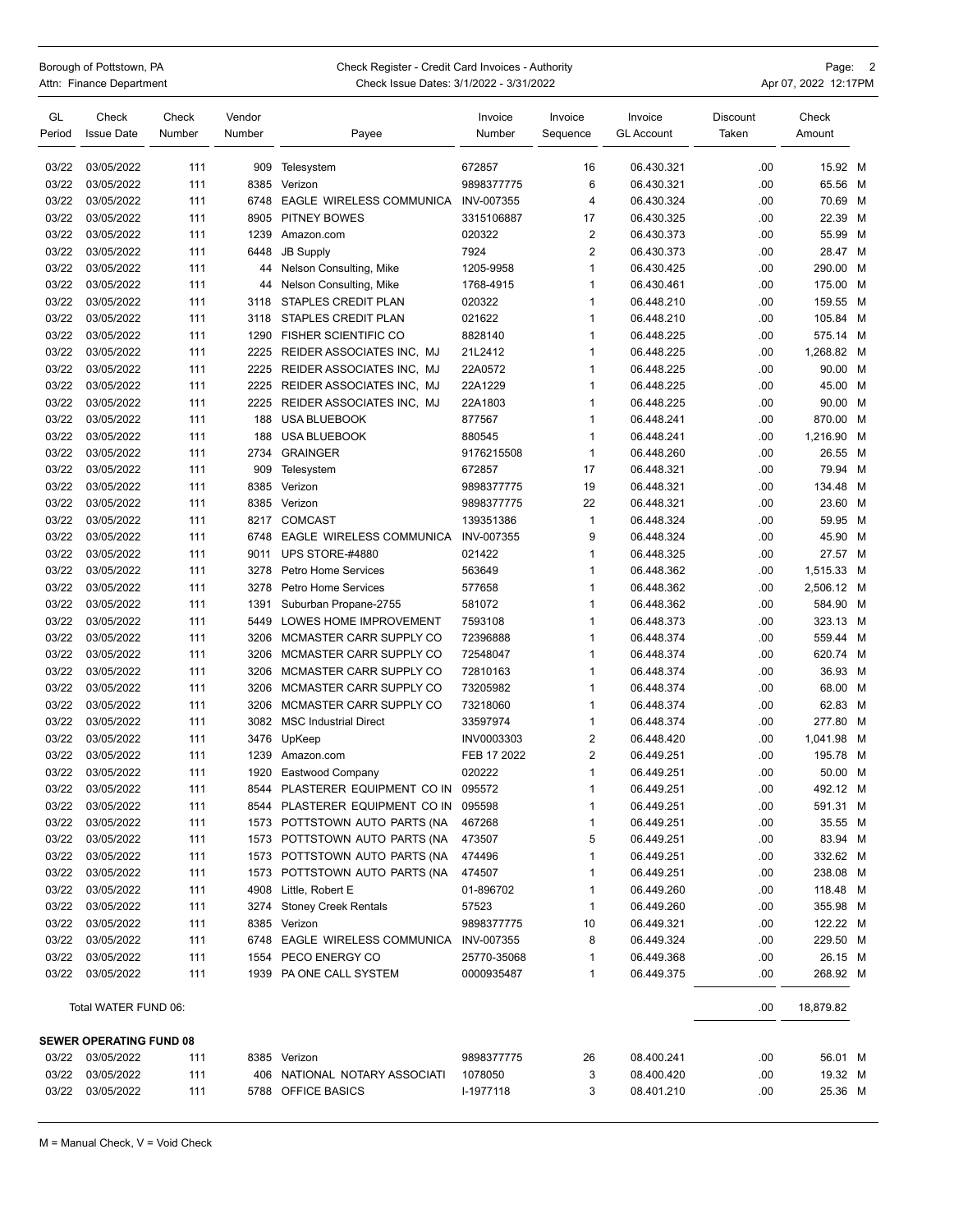## Borough of Pottstown, PA **Check Register - Credit Card Invoices - Authority** Page: 3

|                                                                                                                                             |                                         | -------              |
|---------------------------------------------------------------------------------------------------------------------------------------------|-----------------------------------------|----------------------|
|                                                                                                                                             |                                         | _______              |
| Attn: Finance Department<br>the contract of the contract of the contract of the contract of the contract of the contract of the contract of | Check Issue Dates: 3/1/2022 - 3/31/2022 | Apr 07, 2022 12:17PM |

| GL     | Check             | Check  | Vendor |                                   | Invoice          | Invoice        | Invoice           | Discount | Check     |   |
|--------|-------------------|--------|--------|-----------------------------------|------------------|----------------|-------------------|----------|-----------|---|
| Period | <b>Issue Date</b> | Number | Number | Payee                             | Number           | Sequence       | <b>GL Account</b> | Taken    | Amount    |   |
| 03/22  | 03/05/2022        | 111    | 7976   | <b>Toshiba Business Solutions</b> | 5537550          | 12             | 08.401.211        | .00      | 41.37 M   |   |
| 03/22  | 03/05/2022        | 111    | 909    | Telesystem                        | 672857           | 18             | 08.401.321        | .00      | 7.96      | M |
| 03/22  | 03/05/2022        | 111    | 8385   | Verizon                           | 9898377775       | 3              | 08.401.321        | .00      | 23.63 M   |   |
| 03/22  | 03/05/2022        | 111    | 8905   | PITNEY BOWES                      | 3315106887       | 9              | 08.401.325        | .00      | 22.39     | M |
| 03/22  | 03/05/2022        | 111    | 3837   | Logmein INC                       | 324628047        | 3              | 08.401.425        | .00      | 382.35    | M |
| 03/22  | 03/05/2022        | 111    | 3837   | Logmein INC                       | 325585400        | 3              | 08.401.425        | .00      | 10.94 M   |   |
| 03/22  | 03/05/2022        | 111    | 3744   | The New Very Best Weiner Shop     | 007346           | 3              | 08.401.425        | .00      | 5.35 M    |   |
| 03/22  | 03/05/2022        | 111    | 5788   | OFFICE BASICS                     | I-1954897        | 3              | 08.402.210        | .00      | 34.20 M   |   |
| 03/22  | 03/05/2022        | 111    | 5788   | <b>OFFICE BASICS</b>              | I-1955948        | 3              | 08.402.210        | .00      | 6.18 M    |   |
| 03/22  | 03/05/2022        | 111    | 5788   | OFFICE BASICS                     | I-1958414        | 3              | 08.402.210        | .00      | 4.88 M    |   |
| 03/22  | 03/05/2022        | 111    | 7976   | <b>Toshiba Business Solutions</b> | 5537550          | 13             | 08.402.211        | .00      | 41.37 M   |   |
| 03/22  | 03/05/2022        | 111    | 909    | Telesystem                        | 672857           | 19             | 08.402.321        | .00      | 11.14 M   |   |
| 03/22  | 03/05/2022        | 111    | 8385   | Verizon                           | 9898377775       | 13             | 08.402.321        | .00      | 70.90 M   |   |
| 03/22  | 03/05/2022        | 111    | 8905   | PITNEY BOWES                      | 3315106887       | 13             | 08.402.325        | .00      | 22.39     | M |
| 03/22  | 03/05/2022        | 111    | 1968   | Adobe Inc                         | 1581899102       | $\overline{2}$ | 08.402.420        | .00      | 7.94 M    |   |
| 03/22  | 03/05/2022        | 111    | 5706   | <b>LAMB MCERLANE PC</b>           | 208501           | 2              | 08.404.315        | .00      | 9.60 M    |   |
| 03/22  | 03/05/2022        | 111    | 5706   | LAMB MCERLANE PC                  | 208502           | 2              | 08.404.315        | .00      | 247.50 M  |   |
| 03/22  | 03/05/2022        | 111    | 5706   | <b>LAMB MCERLANE PC</b>           | 208504           | $\overline{2}$ | 08.404.315        | .00      | 220.00    | M |
| 03/22  | 03/05/2022        | 111    | 5706   | <b>LAMB MCERLANE PC</b>           | 208505           | 1              | 08.404.315        | .00      | 195.00    | M |
| 03/22  | 03/05/2022        | 111    | 5706   | LAMB MCERLANE PC                  | 208506           | 1              | 08.404.315        | .00      | 220.00    | M |
| 03/22  | 03/05/2022        | 111    | 5706   | LAMB MCERLANE PC                  | 208507           | 1              | 08.404.315        | .00      | 425.00 M  |   |
| 03/22  | 03/05/2022        | 111    | 7976   | <b>Toshiba Business Solutions</b> | 5537550          | 14             | 08.406.211        | .00      | 41.37 M   |   |
| 03/22  | 03/05/2022        | 111    | 909    | Telesystem                        | 672857           | 20             | 08.406.321        | .00      | 4.78 M    |   |
| 03/22  | 03/05/2022        | 111    | 8385   | Verizon                           | 9898377775       | 30             | 08.406.321        | .00      | 11.82     | M |
| 03/22  | 03/05/2022        | 111    | 8905   | PITNEY BOWES                      | 3315106887       | 3              | 08.406.325        | .00      | 22.39 M   |   |
| 03/22  | 03/05/2022        | 111    | 6288   | ScreenCloud Inc                   | <b>CREDIT ON</b> | 3              | 08.407.453        | .00      | 175.37- M |   |
| 03/22  | 03/05/2022        | 111    | 6288   | ScreenCloud Inc                   | <b>INC14597</b>  | 3              | 08.407.453        | .00      | 202.19 M  |   |
| 03/22  | 03/05/2022        | 111    | 5788   | OFFICE BASICS                     | I-1962497        | 3              | 08.409.236        | .00      | 52.31 M   |   |
| 03/22  | 03/05/2022        | 111    | 5788   | OFFICE BASICS                     | I-1963501        | 3              | 08.409.236        | .00      | 11.36     | M |
| 03/22  | 03/05/2022        | 111    | 5788   | OFFICE BASICS                     | I-1974481        | 3              | 08.409.236        | .00      | 12.55 M   |   |
| 03/22  | 03/05/2022        | 111    | 5788   | OFFICE BASICS                     | I-1976000        | 3              | 08.409.236        | .00      | 5.67 M    |   |
| 03/22  | 03/05/2022        | 111    | 5788   | OFFICE BASICS                     | I-1977364        | 3              | 08.409.236        | .00      | 21.53 M   |   |
| 03/22  | 03/05/2022        | 111    | 5788   | <b>OFFICE BASICS</b>              | I-1955097        | 3              | 08.409.237        | .00      | 16.71 M   |   |
| 03/22  | 03/05/2022        | 111    | 5788   | OFFICE BASICS                     | I-1966980        | 3              | 08.409.237        | .00      | 223.95    | M |
| 03/22  | 03/05/2022        | 111    | 1239   | Amazon.com                        | 111-2419656-     | 3              | 08.409.262        | .00      | 10.67 M   |   |
| 03/22  | 03/05/2022        | 111    | 5788   | OFFICE BASICS                     | I-1971266        | 3              | 08.409.262        | .00      | 9.03 M    |   |
| 03/22  | 03/05/2022        | 111    | 909    | Telesystem                        | 672857           | 21             | 08.409.321        | .00      | 14.33 M   |   |
| 03/22  | 03/05/2022        | 111    | 8217   | <b>COMCAST</b>                    | 8499102160       | 3              | 08.409.324        | .00      | 68.14 M   |   |
| 03/22  | 03/05/2022        | 111    |        | 6371 Mount It                     | 57050            | 3              | 08.409.373        | .00      | 50.46 M   |   |
| 03/22  | 03/05/2022        | 111    |        | 1968 Adobe Inc                    | 1582537255       | 1              | 08.429.210        | .00      | 190.67 M  |   |
| 03/22  | 03/05/2022        | 111    | 5788   | <b>OFFICE BASICS</b>              | I-1961140        | 1              | 08.429.210        | .00      | 24.49 M   |   |
| 03/22  | 03/05/2022        | 111    | 5788   | <b>OFFICE BASICS</b>              | I-1961146        | 1              | 08.429.210        | .00      | 69.04 M   |   |
| 03/22  | 03/05/2022        | 111    | 3206   | MCMASTER CARR SUPPLY CO           | 73425677         | 1              | 08.429.222        | .00      | 802.38 M  |   |
| 03/22  | 03/05/2022        | 111    | 1239   | Amazon.com                        | 112-6579287      | 1              | 08.429.225        | .00      | 42.32 M   |   |
| 03/22  | 03/05/2022        | 111    | 4677   | Evoqua Water Technologies Corp    | 905246795        | 1              | 08.429.225        | .00      | 941.56 M  |   |
| 03/22  | 03/05/2022        | 111    | 1290   | <b>FISHER SCIENTIFIC CO</b>       | 8712989          | 1              | 08.429.225        | .00      | 115.00 M  |   |
| 03/22  | 03/05/2022        | 111    | 1290   | <b>FISHER SCIENTIFIC CO</b>       | 8828136          | 1              | 08.429.225        | .00      | 351.20 M  |   |
| 03/22  | 03/05/2022        | 111    | 1290   | <b>FISHER SCIENTIFIC CO</b>       | 8828138          | 1              | 08.429.225        | .00      | 49.70 M   |   |
| 03/22  | 03/05/2022        | 111    | 1290   | <b>FISHER SCIENTIFIC CO</b>       | 8883541          | 1              | 08.429.225        | .00      | 67.50 M   |   |
| 03/22  | 03/05/2022        | 111    | 1290   | <b>FISHER SCIENTIFIC CO</b>       | 8945584          | 1              | 08.429.225        | .00      | 164.51 M  |   |
| 03/22  | 03/05/2022        | 111    | 1290   | <b>FISHER SCIENTIFIC CO</b>       | 9009177          | 1              | 08.429.225        | .00      | 330.72 M  |   |
| 03/22  | 03/05/2022        | 111    | 1290   | <b>FISHER SCIENTIFIC CO</b>       | 9400512          | 1              | 08.429.225        | .00      | 177.15 M  |   |
| 03/22  | 03/05/2022        | 111    | 1290   | <b>FISHER SCIENTIFIC CO</b>       | 9457760          | 1              | 08.429.225        | .00      | 8.90 M    |   |
| 03/22  | 03/05/2022        | 111    | 1290   | <b>FISHER SCIENTIFIC CO</b>       | 9566753          | 1              | 08.429.225        | .00      | 554.59 M  |   |
| 03/22  | 03/05/2022        | 111    | 1290   | <b>FISHER SCIENTIFIC CO</b>       | 9696683          | 1              | 08.429.225        | .00      | 193.45 M  |   |
| 03/22  | 03/05/2022        | 111    |        | 4437 GREENWOOD PRODUCTS INC       | 100014338        | 1              | 08.429.225        | .00      | 629.56 M  |   |
|        |                   |        |        |                                   |                  |                |                   |          |           |   |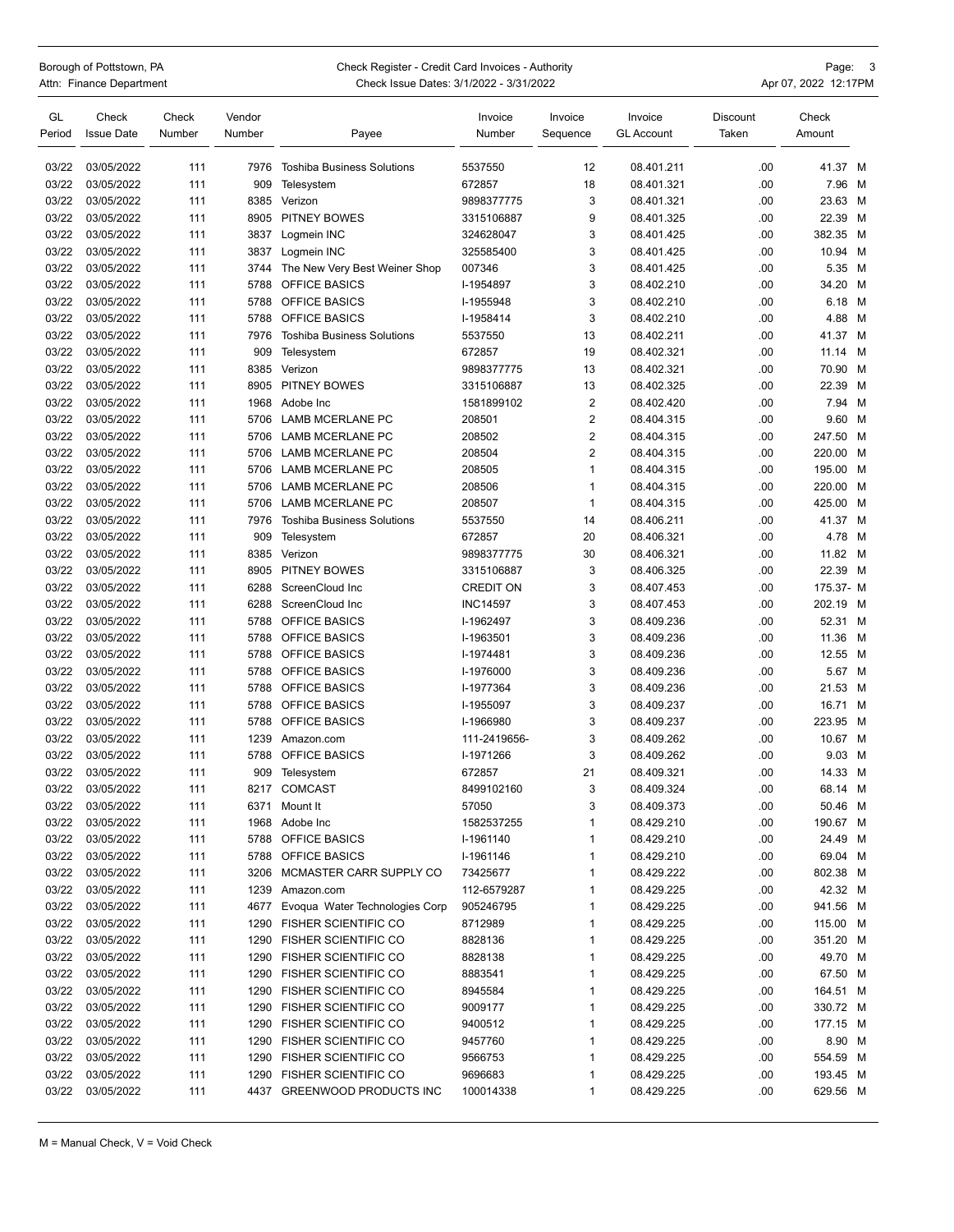## Borough of Pottstown, PA **Check Register - Credit Card Invoices - Authority Check Register - Credit Card Invoices - Authority** Attn: Finance Department **Check Issue Dates: 3/1/2022 - 3/31/2022** Apr 07, 2022 12:17PM

| GL<br>Period | Check<br><b>Issue Date</b> | Check<br>Number | Vendor<br>Number | Payee                             | Invoice<br>Number    | Invoice<br>Sequence          | Invoice<br><b>GL Account</b> | Discount<br>Taken | Check<br>Amount |       |
|--------------|----------------------------|-----------------|------------------|-----------------------------------|----------------------|------------------------------|------------------------------|-------------------|-----------------|-------|
|              |                            |                 |                  |                                   |                      |                              |                              |                   |                 |       |
| 03/22        | 03/05/2022<br>03/05/2022   | 111             | 719              | HACH CO                           | 12855501             | $\mathbf{1}$<br>$\mathbf{1}$ | 08.429.225                   | .00<br>.00        | 954.96          | M     |
| 03/22        |                            | 111             | 719              | HACH CO                           | 12869302<br>72231724 |                              | 08.429.225<br>08.429.225     |                   | 119.40          | M     |
| 03/22        | 03/05/2022                 | 111             | 3206             | MCMASTER CARR SUPPLY CO           |                      | $\mathbf{1}$                 |                              | .00               | 115.71 M        |       |
| 03/22        | 03/05/2022                 | 111             | 5788             | OFFICE BASICS                     | I-1971165            | $\mathbf{1}$<br>$\mathbf{1}$ | 08.429.225                   | .00               | 44.18           | M     |
| 03/22        | 03/05/2022                 | 111             | 2225<br>2225     | REIDER ASSOCIATES INC, MJ         | 22A0337              |                              | 08.429.225                   | .00               | 210.00 M        |       |
| 03/22        | 03/05/2022                 | 111             |                  | REIDER ASSOCIATES INC, MJ         | 22A0338              | $\mathbf{1}$<br>$\mathbf{1}$ | 08.429.225                   | .00               | 266.00          | M     |
| 03/22        | 03/05/2022                 | 111             | 2225             | REIDER ASSOCIATES INC. MJ         | 22A1700              |                              | 08.429.225                   | .00               | 412.00          | M     |
| 03/22        | 03/05/2022                 | 111             | 2225             | REIDER ASSOCIATES INC, MJ         | 22A2040              | $\mathbf{1}$                 | 08.429.225                   | .00               | 60.00 M         |       |
| 03/22        | 03/05/2022                 | 111             | 2225             | REIDER ASSOCIATES INC. MJ         | SSA1143              | $\mathbf{1}$                 | 08.429.225                   | .00               | 374.00 M        |       |
| 03/22        | 03/05/2022                 | 111             | 1730             | <b>Thomas Scientific</b>          | 2537419              | $\mathbf{1}$                 | 08.429.225                   | .00               | 483.42 M        |       |
| 03/22        | 03/05/2022                 | 111             | 1737             | TRACTOR SUPPLY COMPANY            | 754498               | $\mathbf{1}$                 | 08.429.238                   | .00               | 127.98          | M     |
| 03/22        | 03/05/2022                 | 111             | 3590             | Ebay                              | 020422               | 1                            | 08.429.251                   | .00               | 342.95          | M     |
| 03/22        | 03/05/2022                 | 111             | 3590             | Ebay                              | 021022               | $\mathbf{1}$                 | 08.429.251                   | .00               | 648.40 M        |       |
| 03/22        | 03/05/2022                 | 111             | 6326             | Messick's                         | EPI1701634           | $\mathbf{1}$                 | 08.429.251                   | .00               | 3,342.18 M      |       |
| 03/22        | 03/05/2022                 | 111             | 2734             | <b>GRAINGER</b>                   | 9198032626           | $\mathbf{1}$                 | 08.429.260                   | .00               | 1,813.01 M      |       |
| 03/22        | 03/05/2022                 | 111             | 909              | Telesystem                        | 672857               | 22                           | 08.429.321                   | .00               | 475.14 M        |       |
| 03/22        | 03/05/2022                 | 111             | 8385             | Verizon                           | 9898377775           | 20                           | 08.429.321                   | .00               | 124.41          | M     |
| 03/22        | 03/05/2022                 | 111             | 8385             | Verizon                           | 9898377775           | 23                           | 08.429.321                   | .00               | 23.60           | M     |
| 03/22        | 03/05/2022                 | 111             | 8217             | <b>COMCAST</b>                    | 139351386            | $\overline{2}$               | 08.429.324                   | .00               | 142.45          | M     |
| 03/22        | 03/05/2022                 | 111             | 6748             | EAGLE WIRELESS COMMUNICA          | INV-007355           | 11                           | 08.429.324                   | .00               | 91.79           | M     |
| 03/22        | 03/05/2022                 | 111             | 1554             | PECO ENERGY CO                    | 01040-79049          | $\mathbf{1}$                 | 08.429.362                   | .00               | 2,794.28 M      |       |
| 03/22        | 03/05/2022                 | 111             | 3572             | <b>Wind River Environmental</b>   | 5303448              | $\mathbf{1}$                 | 08.429.365                   | .00               | 511.29          | M     |
| 03/22        | 03/05/2022                 | 111             | 3503             | Nucitrus Technologies             | 005614169            | $\mathbf{1}$                 | 08.429.367                   | .00               | 1,090.00        | M     |
| 03/22        | 03/05/2022                 | 111             | 622              | HOME DEPOT CREDIT SERVIC          | 7024312              | $\mathbf{1}$                 | 08.429.373                   | .00               | 747.48          | M     |
| 03/22        | 03/05/2022                 | 111             | 622              | HOME DEPOT CREDIT SERVIC          | 8524029              | $\mathbf{1}$                 | 08.429.373                   | .00               | 60.75           | M     |
| 03/22        | 03/05/2022                 | 111             | 3206             | MCMASTER CARR SUPPLY CO           | 72396973             | $\mathbf{1}$                 | 08.429.373                   | .00               | 281.03          | M     |
| 03/22        | 03/05/2022                 | 111             | 1306             | <b>FROMM ELECTRIC</b>             | 12107334-01          | $\mathbf{1}$                 | 08.429.374                   | .00               | 16.44 M         |       |
| 03/22        | 03/05/2022                 | 111             | 2734             | <b>GRAINGER</b>                   | 9205458400           | $\mathbf{1}$                 | 08.429.374                   | .00               | 1,760.32 M      |       |
| 03/22        | 03/05/2022                 | 111             | 622              | HOME DEPOT CREDIT SERVIC          | 0014093              | $\mathbf{1}$                 | 08.429.374                   | .00               | 49.80 M         |       |
| 03/22        | 03/05/2022                 | 111             | 622              | HOME DEPOT CREDIT SERVIC          | 3011355              | $\mathbf{1}$                 | 08.429.374                   | .00               | 27.46           | M     |
| 03/22        | 03/05/2022                 | 111             | 622              | HOME DEPOT CREDIT SERVIC          | 6360429              | $\mathbf{1}$                 | 08.429.374                   | .00               | 139.02 M        |       |
| 03/22        | 03/05/2022                 | 111             | 622              | HOME DEPOT CREDIT SERVIC          | 9024256              | $\mathbf{1}$                 | 08.429.374                   | .00               | 17.04 M         |       |
| 03/22        | 03/05/2022                 | 111             | 622              | HOME DEPOT CREDIT SERVIC          | 9024932              | $\mathbf{1}$                 | 08.429.374                   | .00               | 190.49          | M     |
| 03/22        | 03/05/2022                 | 111             | 3206             | MCMASTER CARR SUPPLY CO           | 71999109             | $\mathbf{1}$                 | 08.429.374                   | .00               | 223.17 M        |       |
| 03/22        | 03/05/2022                 | 111             | 3206             | MCMASTER CARR SUPPLY CO           | 72728572             | $\mathbf{1}$                 | 08.429.374                   | .00               | 259.06          | M     |
| 03/22        | 03/05/2022                 | 111             | 3206             | MCMASTER CARR SUPPLY CO           | 73039424             | $\mathbf{1}$                 | 08.429.378                   | .00               | 797.72 M        |       |
| 03/22        | 03/05/2022                 | 111             | 6315             | Raschig                           | E95793               | $\mathbf{1}$                 | 08.429.378                   | .00               | 1,467.75        | M     |
| 03/22        | 03/05/2022                 | 111             | 622              | HOME DEPOT CREDIT SERVIC          | 4211044              | 1                            | 08.429.379                   | .00               | 88.56 M         |       |
| 03/22        | 03/05/2022                 | 111             | 3206             | MCMASTER CARR SUPPLY CO           | 72953835             | 1                            | 08.429.379                   | .00               | 245.46 M        |       |
| 03/22        | 03/05/2022                 | 111             | 44               | Nelson Consulting, Mike           | 1116-6097            | $\mathbf{1}$                 | 08.429.420                   | .00               | 300.00 M        |       |
| 03/22        | 03/05/2022                 | 111             | 44               | Nelson Consulting, Mike           | 1416-2630            | $\mathbf{1}$                 | 08.429.420                   | .00               | 1,480.00 M      |       |
| 03/22        | 03/05/2022                 | 111             | 44               | Nelson Consulting, Mike           | 1742-2169            | $\mathbf{1}$                 | 08.429.420                   | .00               | 60.00 M         |       |
| 03/22        | 03/05/2022                 | 111             | 44               | Nelson Consulting, Mike           | 1991-1040            | $\mathbf{1}$                 | 08.429.420                   | .00               | 60.00 M         |       |
| 03/22        | 03/05/2022                 | 111             | 3742             | PA RURAL WATER ASSOCIATIO         | 47748                | $\mathbf{1}$                 | 08.429.420                   | .00               | 340.00 M        |       |
| 03/22        | 03/05/2022                 | 111             | 3476             | UpKeep                            | INV0003303           | $\mathbf{1}$                 | 08.429.420                   | .00               | 1,041.98 M      |       |
| 03/22        | 03/05/2022                 | 111             | 2104             | E.P.W.P.C.O.A.                    | <b>EDUCATION</b>     | $\mathbf{1}$                 | 08.429.461                   | .00               | 125.00 M        |       |
| 03/22        | 03/05/2022                 | 111             | 2104             | E.P.W.P.C.O.A.                    | <b>LABORATOR</b>     | $\mathbf{1}$                 | 08.429.461                   | .00               | 125.00 M        |       |
| 03/22        | 03/05/2022                 | 111             | 2104             | E.P.W.P.C.O.A.                    | MCMICHAEL            | $\mathbf{1}$                 | 08.429.461                   | .00               | 125.00 M        |       |
| 03/22        | 03/05/2022                 | 111             | 7976             | <b>Toshiba Business Solutions</b> | 5537550              | 15                           | 08.430.211                   | .00               | 41.37 M         |       |
| 03/22        | 03/05/2022                 | 111             | 1729             | Valentino's                       | 013122               | 3                            | 08.430.241                   | .00               | 9.50 M          |       |
| 03/22        | 03/05/2022                 | 111             | 1239             | Amazon.com                        | FEB 17 2022          | 5                            | 08.430.251                   | .00               | 27.41 M         |       |
| 03/22        | 03/05/2022                 | 111             | 1920             | Eastwood Company                  | 020222               | 5                            | 08.430.251                   | .00               | 50.93 M         |       |
| 03/22        | 03/05/2022                 | 111             | 1573             | POTTSTOWN AUTO PARTS (NA          | 473507               | 3                            | 08.430.251                   | .00               | 46.36 M         |       |
| 03/22        | 03/05/2022                 | 111             | 768              | POTTSTOWN AUTO WASH               | NOV 21-JAN           | 3                            | 08.430.251                   | .00               |                 | .84 M |
| 03/22        | 03/05/2022                 | 111             | 3274             | <b>Stoney Creek Rentals</b>       | 57523                | 4                            | 08.430.251                   | .00               | 44.77 M         |       |
| 03/22        | 03/05/2022                 | 111             | 909              | Telesystem                        | 672857               | 23                           | 08.430.321                   | .00               | 15.92 M         |       |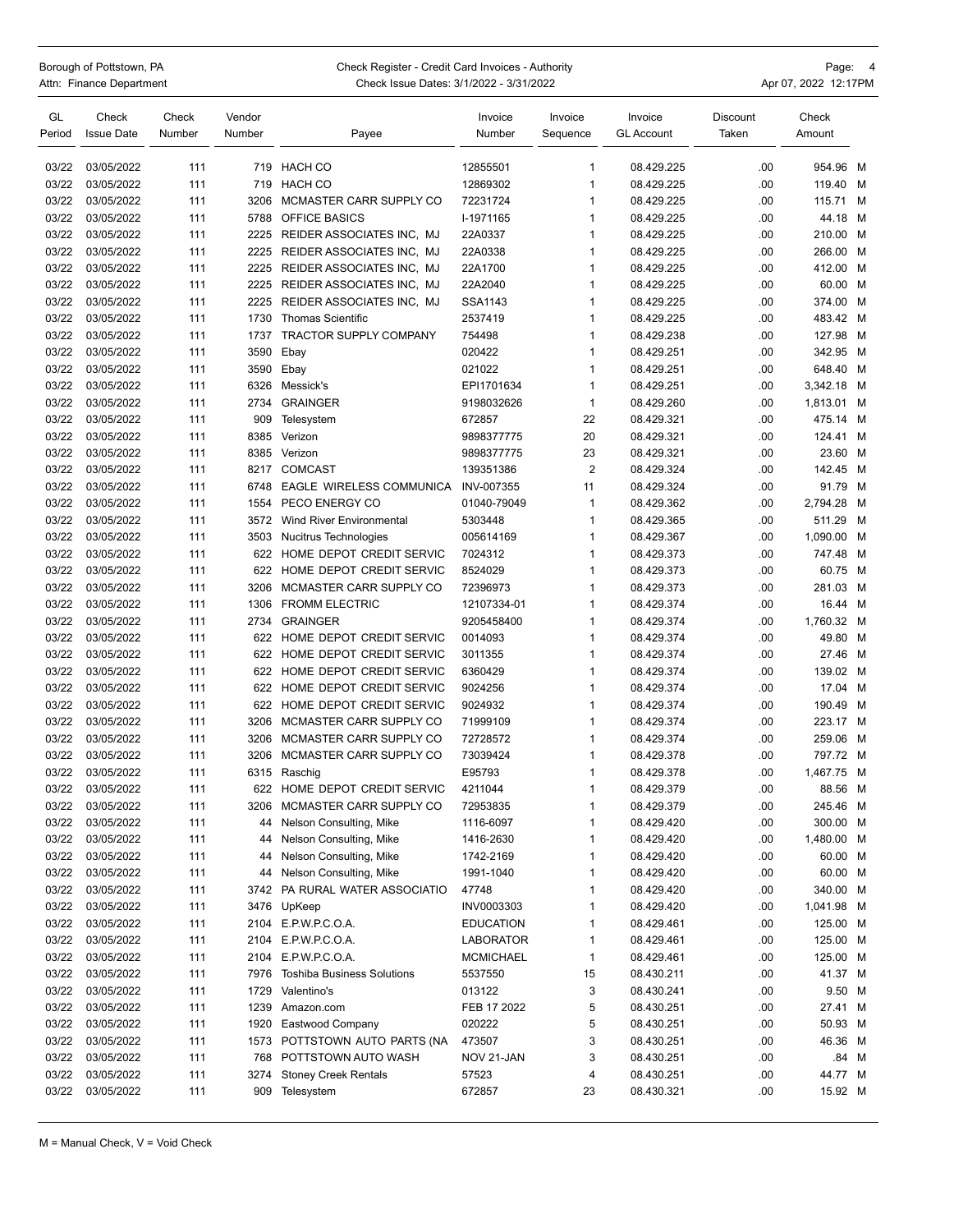|                | Borough of Pottstown, PA<br>Attn: Finance Department |                 |                  | Check Register - Credit Card Invoices - Authority<br>Check Issue Dates: 3/1/2022 - 3/31/2022                                                                                                                                   |                   |                              |                              |                   | Page: 5<br>Apr 07, 2022 12:17PM |  |
|----------------|------------------------------------------------------|-----------------|------------------|--------------------------------------------------------------------------------------------------------------------------------------------------------------------------------------------------------------------------------|-------------------|------------------------------|------------------------------|-------------------|---------------------------------|--|
| GL<br>Period   | Check<br><b>Issue Date</b>                           | Check<br>Number | Vendor<br>Number | Payee                                                                                                                                                                                                                          | Invoice<br>Number | Invoice<br>Sequence          | Invoice<br><b>GL Account</b> | Discount<br>Taken | Check<br>Amount                 |  |
| 03/22          | 03/05/2022                                           | 111             |                  | 8385 Verizon                                                                                                                                                                                                                   | 9898377775        | $\overline{7}$               | 08.430.321                   | .00               | 65.56 M                         |  |
| 03/22          | 03/05/2022                                           | 111             |                  | 6748 EAGLE WIRELESS COMMUNICA INV-007355                                                                                                                                                                                       |                   | 5                            | 08.430.324                   | .00               | 70.69 M                         |  |
| 03/22          | 03/05/2022                                           | 111             |                  | 8905 PITNEY BOWES                                                                                                                                                                                                              | 3315106887        | 18                           | 08.430.325                   | .00               | 22.39 M                         |  |
| 03/22          | 03/05/2022                                           | 111             |                  | 1239 Amazon.com                                                                                                                                                                                                                | 020322            | 3                            | 08.430.373                   | .00               | 55.99 M                         |  |
| 03/22          | 03/05/2022                                           | 111             |                  | 6448 JB Supply                                                                                                                                                                                                                 | 7924              | 3                            | 08.430.373                   | .00               | 28.47 M                         |  |
|                | Total SEWER OPERATING FUND 08:                       |                 |                  |                                                                                                                                                                                                                                |                   |                              |                              | .00               | 32,503.29                       |  |
|                | <b>SEWER LINES FUND 18</b>                           |                 |                  |                                                                                                                                                                                                                                |                   |                              |                              |                   |                                 |  |
| 03/22          | 03/05/2022                                           | 111             |                  | 4295 Sprint                                                                                                                                                                                                                    | 476810427-2       | $\mathbf{1}$                 | 18.436.231                   | .00               | 16.50 M                         |  |
| 03/22          | 03/05/2022                                           | 111             |                  | 1239 Amazon.com                                                                                                                                                                                                                | FEB 17 2022       | $\mathbf{1}$                 | 18.436.251                   | .00               | 195.78 M                        |  |
| 03/22          | 03/05/2022                                           | 111             |                  | 1920 Eastwood Company                                                                                                                                                                                                          | 020222            | $\overline{2}$               | 18.436.251                   | .00.              | 50.00 M                         |  |
| 03/22          | 03/05/2022                                           | 111             |                  | 909 Telesystem                                                                                                                                                                                                                 | 672857            | 30                           | 18.436.321                   | .00.              | 5.69 M                          |  |
| 03/22          | 03/05/2022                                           | 111             |                  | 8385 Verizon                                                                                                                                                                                                                   | 9898377775        | 9                            | 18.436.321                   | .00               | 106.96 M                        |  |
| 03/22          | 03/05/2022                                           | 111             |                  | 6748 EAGLE WIRELESS COMMUNICA INV-007355                                                                                                                                                                                       |                   | 10                           | 18.436.324                   | .00               | 91.80 M                         |  |
| 03/22          | 03/05/2022                                           |                 |                  | 1906 Harbor Freight                                                                                                                                                                                                            | 0294018           |                              |                              |                   |                                 |  |
| 03/22          | 03/05/2022                                           | 111<br>111      |                  | 622 HOME DEPOT CREDIT SERVIC                                                                                                                                                                                                   | 1031147           | $\mathbf{1}$<br>$\mathbf{1}$ | 18.436.375<br>18.436.375     | .00<br>.00        | 91.95 M<br>39.44 M              |  |
|                | Total SEWER LINES FUND 18:                           |                 |                  |                                                                                                                                                                                                                                |                   |                              |                              | .00.              | 598.12                          |  |
|                |                                                      |                 |                  |                                                                                                                                                                                                                                |                   |                              |                              |                   |                                 |  |
|                | Grand Totals:                                        |                 |                  |                                                                                                                                                                                                                                |                   |                              |                              | .00               | 51,981.23                       |  |
|                |                                                      |                 |                  | Dated: experience and a series of the series of the series of the series of the series of the series of the series of the series of the series of the series of the series of the series of the series of the series of the se |                   |                              |                              |                   |                                 |  |
| City Recorder: |                                                      |                 |                  |                                                                                                                                                                                                                                |                   |                              |                              |                   |                                 |  |